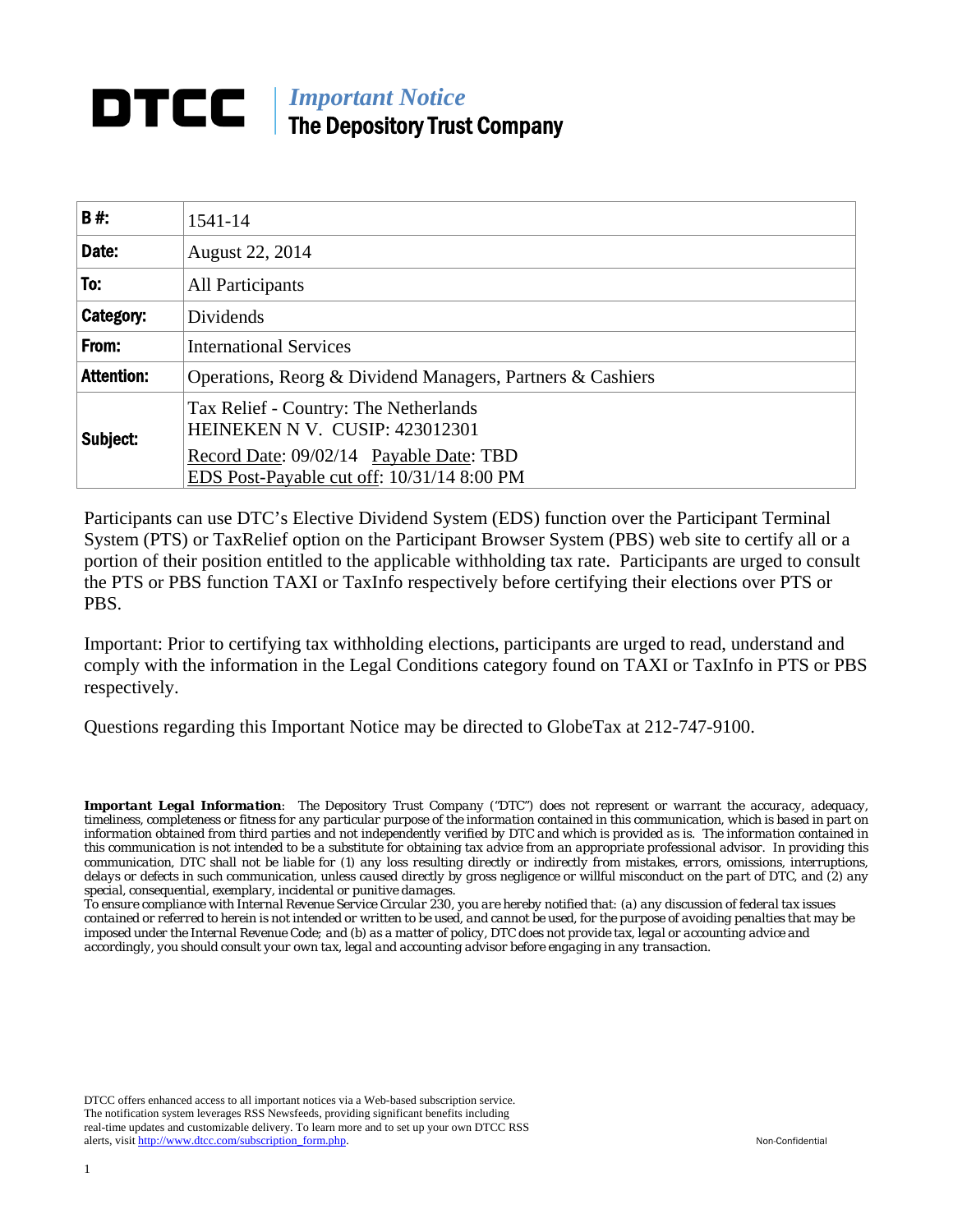| <b>HEINEKEN N.V.</b> has announced a<br>cash dividend. Deutsche Bank acts as<br>Depositary for the company's Ameri-<br>can Depositary Receipt ("ADR") pro-<br>gram.                                                                                                                                                                                                                                                       | <b>DIVIDEND EVENT DETAILS</b>                        |                    |  |
|---------------------------------------------------------------------------------------------------------------------------------------------------------------------------------------------------------------------------------------------------------------------------------------------------------------------------------------------------------------------------------------------------------------------------|------------------------------------------------------|--------------------|--|
|                                                                                                                                                                                                                                                                                                                                                                                                                           | COUNTRY OF ISSUANCE                                  | <b>NETHERLANDS</b> |  |
|                                                                                                                                                                                                                                                                                                                                                                                                                           | <b>ISSUE</b>                                         | HEINEKEN N.V.      |  |
| Participants can use DTC's Elective<br>Dividend System (EDS) function over<br>the Participant Terminal System (PTS)<br>or TaxRelief option on the Participant DEPOSITARY<br>Browser System (PBS) web site to<br>certify all or a portion of their position ADR RECORD DATE<br>entitled to the applicable withholding<br>tax rate. Use of EDS will permit entitle- ADR PAY DATE<br>ment amounts to be paid through<br>DTC. | CUSIP#                                               | 423012301          |  |
|                                                                                                                                                                                                                                                                                                                                                                                                                           |                                                      | DEUTSCHE BANK      |  |
|                                                                                                                                                                                                                                                                                                                                                                                                                           |                                                      | SEPTEMBER 2, 2014  |  |
|                                                                                                                                                                                                                                                                                                                                                                                                                           |                                                      | <b>TBA</b>         |  |
|                                                                                                                                                                                                                                                                                                                                                                                                                           | <b>ADR GROSS DIVIDEND</b><br><b>RATE ON PAY DATE</b> | <b>TBA</b>         |  |
| On ADR Pay Date, all holders will re-<br>ceive this dividend net of the full Neth- RATE ON PAY DATE<br>erland statutory withholding tax of<br>15% with the possibility to reclaim as<br>outlined in the Eligibility Matrix on the<br>following page.                                                                                                                                                                      | ORD GROSS DIVIDEND                                   | € 0.36             |  |
|                                                                                                                                                                                                                                                                                                                                                                                                                           | <b>RATIO</b>                                         | 1 ORD : 2 ADRs     |  |
|                                                                                                                                                                                                                                                                                                                                                                                                                           | STATUTORY WHT RATE                                   | 15%                |  |

Deutsche Bank

| <b>CHARGES &amp; DEADLINES</b> |                                           |                                 |                                                          |                                                                                  |                                                                      |
|--------------------------------|-------------------------------------------|---------------------------------|----------------------------------------------------------|----------------------------------------------------------------------------------|----------------------------------------------------------------------|
| <b>FILING METHOD</b>           | <b>BATCH</b>                              | <b>PAYMENT</b><br><b>METHOD</b> | <b>TRANSFER</b><br><b>AGENT SERVICE</b><br><b>CHARGE</b> | <b>MINIMUM SERVICE</b><br><b>CHARGE PER</b><br><b>BENEFICIAL</b><br><b>OWNER</b> | <b>FINAL</b><br><b>SUBMISSION</b><br><b>DEADLINE</b><br>$(8$ PM EST) |
| <b>QUICK RECLAIM</b>           | <b>PRIMARY LONG-</b><br><b>FORM BATCH</b> | <b>EDS</b>                      | \$0.01 per ADR                                           | \$25                                                                             | OCTOBER 31,<br>2014                                                  |
| <b>LONG-FORM</b>               | POST-EDS PROCESS;<br><b>ONGOING</b>       | <b>CHECK</b>                    | \$0.01 per ADR                                           | \$25                                                                             | OCTOBER 31,<br>2019                                                  |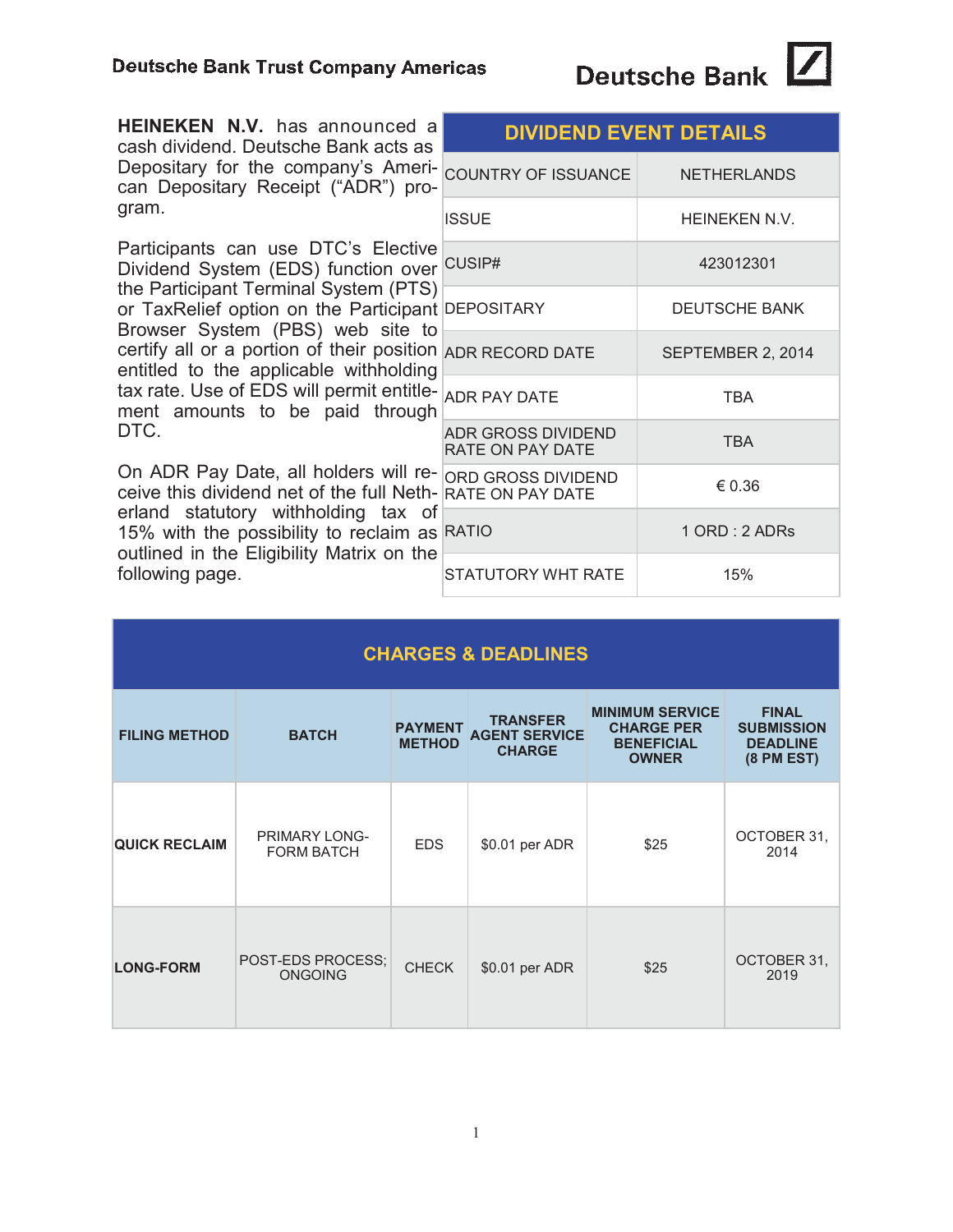| <b>QUICK RECLAIM / LONG FORM ELIGIBILITY MATRIX</b>                                  |                               |                                                                                                                                                                                                                                                                                                  |                                                                                                                                               |
|--------------------------------------------------------------------------------------|-------------------------------|--------------------------------------------------------------------------------------------------------------------------------------------------------------------------------------------------------------------------------------------------------------------------------------------------|-----------------------------------------------------------------------------------------------------------------------------------------------|
| <b>RATE DESCRIPTION</b>                                                              | <b>RECLAIM</b><br><b>RATE</b> | <b>ELIGIBLE RESIDENTS</b>                                                                                                                                                                                                                                                                        | <b>DOCUMENTATION REQUIRED</b>                                                                                                                 |
| <b>UNFAVORABLE - 15%</b>                                                             | $0\%$                         | Non-Treaty Countries                                                                                                                                                                                                                                                                             | <b>NONE</b>                                                                                                                                   |
| <b>FAVORABLE - 10%</b><br><b>POST-PAY DATE</b><br><b>LONG-FORM ONLY</b>              | 5%                            | Azerbaijan, Bahrain, China,<br>Czech Republic, Hong Kong, India,<br>Indonesia, Kuwait, Oman, Portugal,<br>Qatar, Romania, Saudi Arabia, Slovak<br>Republic, South Africa, Taiwan,<br>United Arab Emirates, Venezuela                                                                             | <b>IB 92 UNIVERSEEL</b><br>&<br><b>CLIENT LISTING</b>                                                                                         |
| <b>FAVORABLE - 10%</b><br><b>POST-PAY DATE</b><br><b>LONG-FORM ONLY</b>              | 5%                            | Ghana, Japan, United Kingdom                                                                                                                                                                                                                                                                     | <b>IB 93 UNIVERSEEL</b><br>&<br><b>CLIENT LISTING</b>                                                                                         |
| EXEMPT - 0%<br><b>POST PAY-DATE</b>                                                  | 15%                           | U.S. ARTICLE 36-CHARITIES under<br>$501(a)$ , $501(c)(3)$ , $509(a)(1)$ , $509(a)(2)$ ,<br>$509(a)(3)$ , 17-(b)                                                                                                                                                                                  | <b>ESP SUBMISSION / CLIENT LISTING</b>                                                                                                        |
| $EXEMENT - 0$ %<br><b>POST-PAY DATE</b>                                              | 15%                           | U.S. ARTICLE 35 - PENSIONS and<br>IRAs under 401(a), 401(k), 457(b), 403<br>$(b)$ , 408, 408 $(a)$ , 501 $(a)$                                                                                                                                                                                   | <b>ESP SUBMISSION / CLIENT LISTING</b>                                                                                                        |
| EXEMPT - 0%<br>(FOREIGN TAX EXEMPT)<br><b>POST-PAY DATE</b><br><b>LONG-FORM ONLY</b> | 15%                           | Any entity domiciled in a state in which<br>it is not subject to tax on profits, as long<br>as that state has an Exchange of Tax<br>Information Agreement in place with<br>the Netherlands, & that entity would not<br>be subject to profits tax in the<br>Netherlands if it were based therein. | CERTIFICATE OF RESIDENCY,<br>ARTICLES OF ASSOCIATION.<br>&<br><b>DIV 16</b><br>"Refund for foreign bodies<br>with exemption from profits tax" |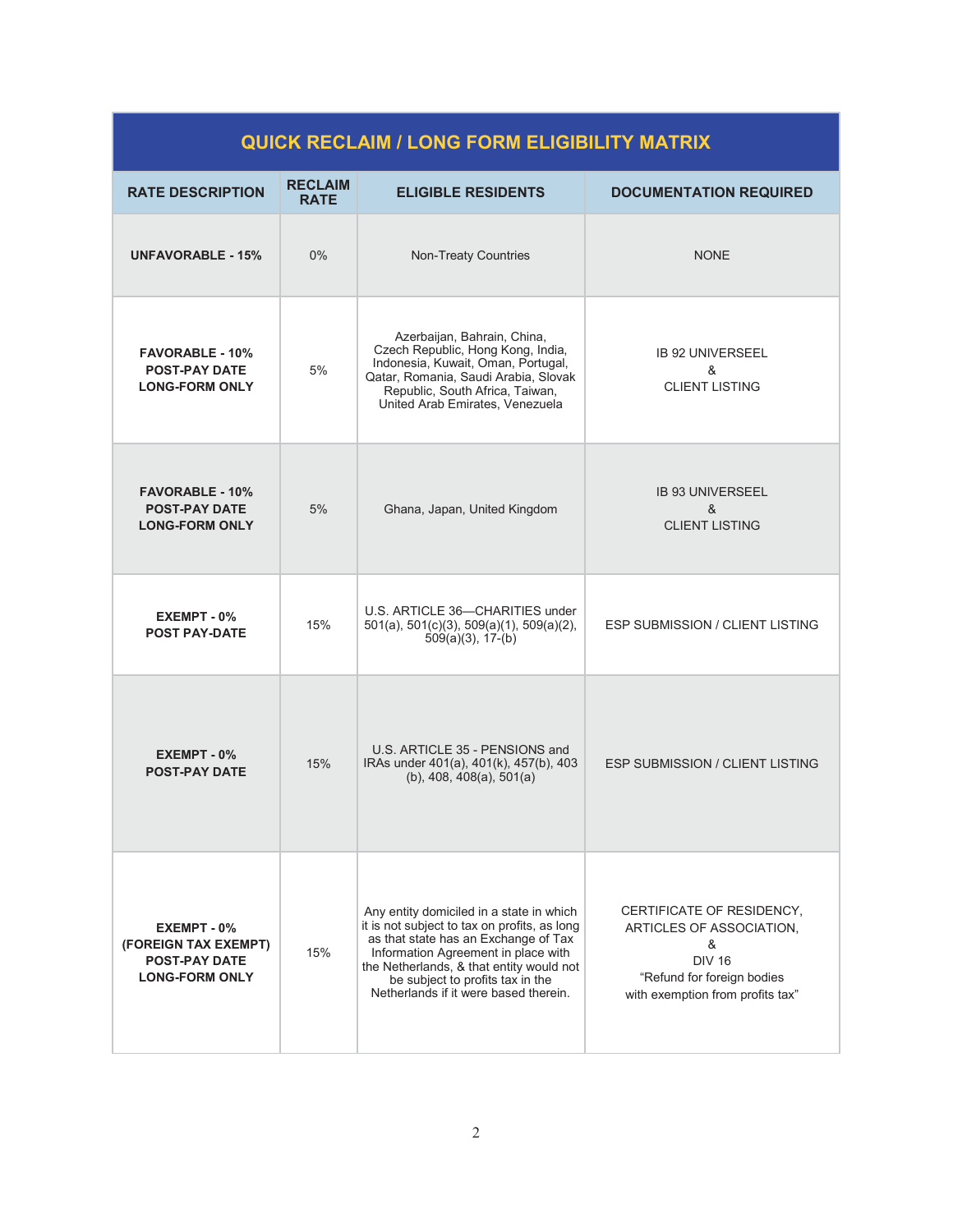| <b>DESCRIPTION OF VARIOUS DOCUMENTATION</b> |                                                                                                                                                                                                                                                                                                                                                                                                                                                                        |                                                 |                                                                                                 |
|---------------------------------------------|------------------------------------------------------------------------------------------------------------------------------------------------------------------------------------------------------------------------------------------------------------------------------------------------------------------------------------------------------------------------------------------------------------------------------------------------------------------------|-------------------------------------------------|-------------------------------------------------------------------------------------------------|
| <b>DOCUMENT NAME</b>                        | <b>DESCRIPTION</b>                                                                                                                                                                                                                                                                                                                                                                                                                                                     | <b>ORIGINAL / COPY</b>                          | <b>SIGNATURE REQUIRE-</b><br><b>MENT</b>                                                        |
| <b>IRS FORM 6166</b>                        | <b>ISSUED BY THE INTERNAL REVENUE SER-</b><br>VICE, STATING THE NAME AND TAX PAYER<br><b>IDENTIFICATION NUMBER OF THE BENEFI-</b><br>CIAL OWNER. IT MUST BE FOR THE CUR-<br><b>RENT TAX YEAR</b>                                                                                                                                                                                                                                                                       | <b>ORIGINAL</b><br>PREFERRED /<br>COPY ACCEPTED | <b>IRS REPRESENTATIVE</b>                                                                       |
| <b>IB 92 UNIVERSEEL</b>                     | DUTCH TAX FORM REQUIRED FOR ANY BEN-<br>EFICIAL OWNER, DOMICILED IN<br>NON-REMITTANCE-BASED JURISDICTIONS,<br>ATTEMPTING TO RECLAIM THE<br>5% ENTITLEMENT; THIS FORM MUST BE<br>CERTIFIED BY THE BENEFICIAL OWNER'S<br>LOCAL TAX OFFICE.                                                                                                                                                                                                                               | <b>ORIGINAL</b>                                 | <b>BENEFICIAL OWNER</b><br>& MUST BEAR THE<br>STAMP OF LOCAL TAX<br><b>AUTHORITY</b>            |
| <b>IB 93 UNIVERSEEL</b>                     | DUTCH TAX FORM REQUIRED FOR ANY BEN-<br>EFICIAL OWNER, DOMICILED IN<br><b>REMITTANCE-BASED JURISDICTIONS.</b><br>ATTEMPTING TO RECLAIM THE<br>5% ENTITLEMENT; THIS FORM MUST BE<br>CERTIFIED BY THE BENEFICIAL OWNER'S<br><b>LOCAL TAX OFFICE.</b>                                                                                                                                                                                                                     | <b>ORIGINAL</b>                                 | <b>BENEFICIAL OWNER</b><br><b>&amp; MUST BEAR THE</b><br>STAMP OF LOCAL TAX<br><b>AUTHORITY</b> |
| <b>DIV 16</b>                               | THIS FORM IS USED TO APPLY FOR A<br>"REFUND FOR FOREIGN BODIES NOT SUB-<br>JECT TO ANY TAX ON PROFITS."<br>(SEE ELIGIBILITY MATRIX)                                                                                                                                                                                                                                                                                                                                    | <b>ORIGINAL</b>                                 | <b>BENEFICIAL OWNER</b>                                                                         |
| <b>COVER LETTER</b><br>(EXHIBIT A)          | A LISTING OF THE BENEFICIAL OWNERS<br>NAMES, TAXPAYER ID NUMBERS, NUMBER<br>OF SHARES, AND ENTITY TYPE (CHARITY OR<br>PENSION).<br>THE CLIENT LISTING IS PROVIDED TO<br>DEUTSCHE BANK / GLOBETAX, BY THE PAR-<br>TICIPANT, EITHER THROUGH ESP SUBMIS-<br>SION, OR THROUGH TRADITIONAL HARD<br>COPY RECLAIM REQUEST LETTER.<br>IF NOT SUBMITTING YOUR CLAIM VIA ESP.<br><b>PLEASE CONTACT</b><br>DUTCHESP@GLOBETAX.COM TO PROCURE<br>A RECLAIM REQUEST LETTER TEMPLATE. | <b>ORIGINAL</b>                                 | DTC PARTICIPANT                                                                                 |
| <b>ARTICLES OF</b><br><b>ASSOCIATION</b>    | A DOCUMENT SPECIFYING THE REGULA-<br>TIONS FOR THE OPERATIONS OF A LEGAL<br>ENTITY. THE ARTICLES OF ASSOCIATION<br>DEFINE THE ENTITY'S PURPOSE, ORGANIZA-<br>TIONAL STRUCTURE, AND HOW FINANCIAL<br>RECORDS ARE MAINTAINED.                                                                                                                                                                                                                                            | COPY ACCEPTED                                   | PROVIDED BY<br>BENEFICIAL OWNER                                                                 |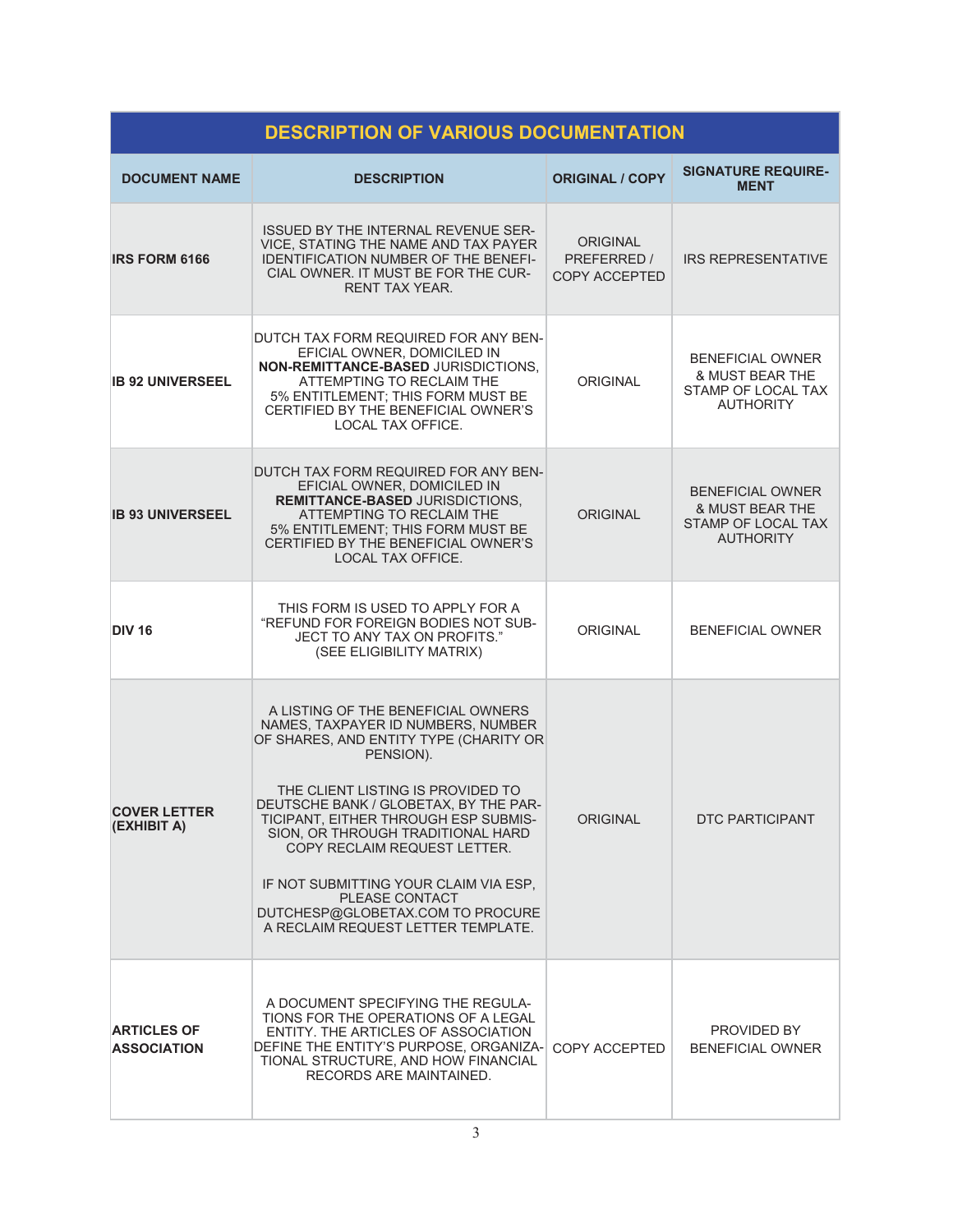| <b>CONTACT DETAILS</b>     |                            |  |
|----------------------------|----------------------------|--|
| <b>PRIMARY CONTACT</b>     | <b>STEPHANIE URUGUTIA</b>  |  |
| DOMESTIC PHONE (U.S.)      | 1-800-876-0959             |  |
| DOMESTIC FAX (U.S.)        | 1-866-888-1120             |  |
| <b>INTERNATIONAL PHONE</b> | 1-212-747-9100             |  |
| <b>INTERNATIONAL FAX</b>   | 1-212-747-0029             |  |
| <b>EMAIL ADDRESS</b>       | DutchESP@GLOBETAX.COM      |  |
| <b>COMPANY</b>             | DEUTSCHE BANK / GLOBETAX   |  |
| STREET ADDRESS             | 90 BROAD STREET 16TH FLOOR |  |
| CITY/STATE/ZIP             | NEW YORK, NY 10004         |  |
| ADDITIONAL CONTACTS        | LAURA GALLO                |  |
|                            | <b>KASEY HARBES</b>        |  |

# **ESP** Electronic Submission Portal

powered by **GLOBETAX** 

**Deutsche Bank now offers ESP powered by GlobeTax, a paperless withholding tax reclaim process, for Exempt Organizations (qualified under Article 36 of the Tax Convention) and Exempt Pension Trusts (qualified under Article 35 of the Tax Convention) to participants holding ADRs and New York Shares.** 

**These claims should be submitted through the following web site. (Requires a one-time registration)** 

**https://esp.globetax.com** 

**Please contact Stephanie Urugutia at 1-800-876-0959 or via email at DutchESP@globetax.com if you have any questions about this process.**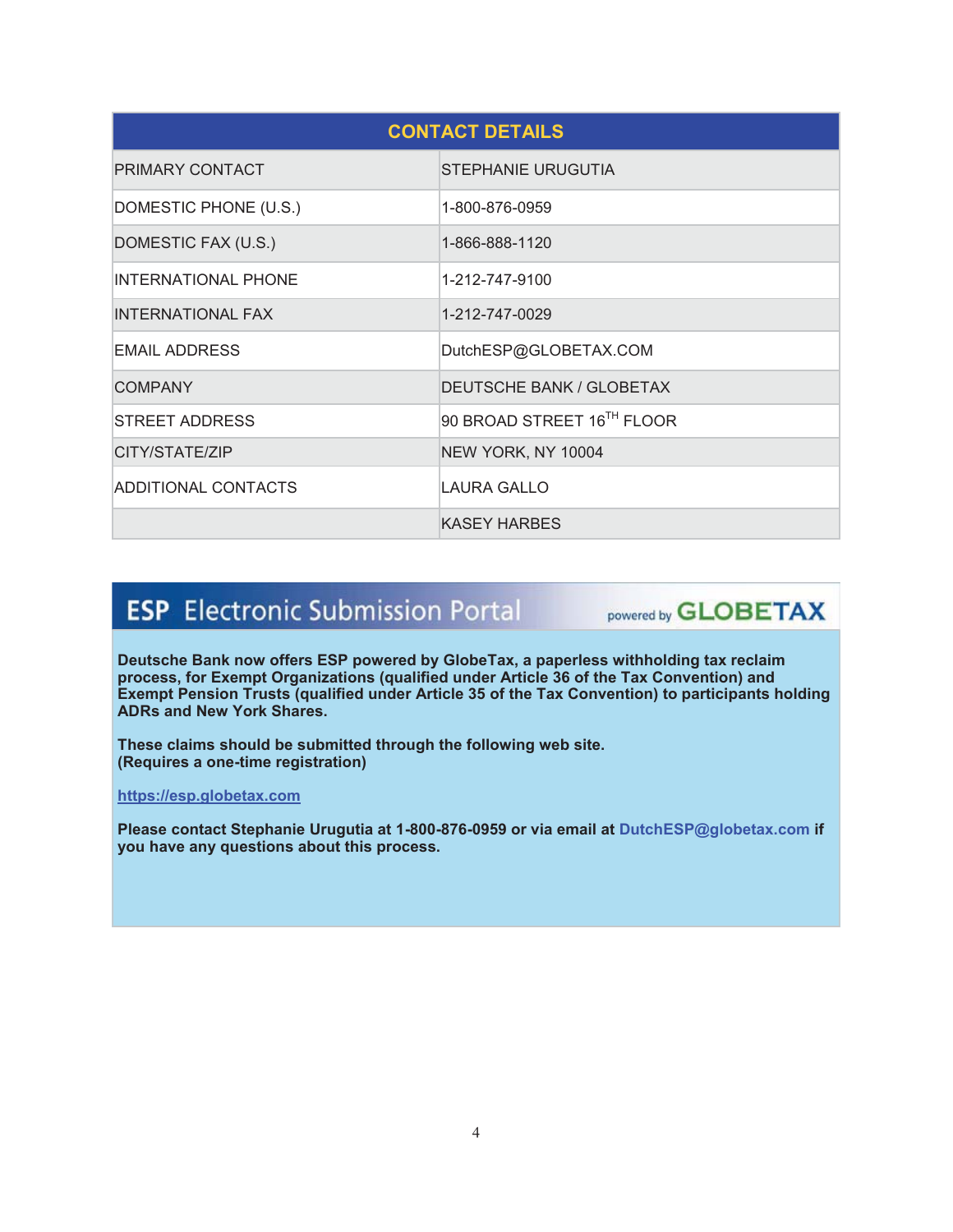| <b>FREQUENTLY ASKED QUESTIONS (FAQs)</b>                                                                                                                                                                                                  |                                                                                                                                                                                                                                                                                                                                                          |  |  |
|-------------------------------------------------------------------------------------------------------------------------------------------------------------------------------------------------------------------------------------------|----------------------------------------------------------------------------------------------------------------------------------------------------------------------------------------------------------------------------------------------------------------------------------------------------------------------------------------------------------|--|--|
| <b>GENERAL QUESTIONS</b>                                                                                                                                                                                                                  |                                                                                                                                                                                                                                                                                                                                                          |  |  |
| <b>QUESTION</b>                                                                                                                                                                                                                           | <b>ANSWER</b>                                                                                                                                                                                                                                                                                                                                            |  |  |
| WILL I RECEIVE A DECLARATION IN LIEU OF<br>DIVIDEND NOTE ("DLD" or "CERT") FOR MY ARTICLE<br>35 OR ARTICLE 36 POSITIONS?                                                                                                                  | NO, GOING FORWARD, ALL DECLARATION IN LIEU<br>OF DIVIDEND NOTES WILL BE MAINTAINED BY THE<br>DEPOSITARY, TO BE RELEASED ONLY UPON<br>WRITTEN REQUEST BY THE PARTICIPANT.                                                                                                                                                                                 |  |  |
| AM I REQUIRED TO FILE THROUGH ESP?                                                                                                                                                                                                        | NO, YOU MAY SUBMIT A TRADITIONAL CLAIM<br>THROUGH THE MAIL IF YOU CANNOT SUBMIT<br>CLIENT DATA THROUGH ESP. WE STRONGLY<br>SUGGEST LOGGING IN TO ESP TO DOWNLOAD<br>THE TEMPLATE PROVIDED WHEN PREPARING<br>YOUR CLAIM, REGARDLESS OF YOUR ULTIMATE<br><b>SUBMISSION METHOD.</b>                                                                         |  |  |
| IS THERE A RELIEF AT SOURCE PROCESS FOR<br>THIS FVFNT?                                                                                                                                                                                    | NO, RELIEF AT SOURCE IS NOT AVAILABLE FOR THIS<br>EVENT.                                                                                                                                                                                                                                                                                                 |  |  |
| IS THERE ANY CASE IN WHICH A U.S. RESIDENT<br>401(a), 401(K), 457(b), 403(b), IRA, ROTH IRA,<br><b>EMPLOYEE PENSION PLANS OR SIMPLE</b><br>RETIREMENT ACCOUNT WOULD NOT QUALIFY FOR<br>TREATY BENEFITS UNDER ARTICLE 35 OF THE<br>TREATY? | THESE ACCOUNT TYPES WILL NOT BE CONSIDERED<br>ELIGIBLE FOR TREATY BENEFITS UNDER ARTICLE 35<br>OF THE TREATY IN ANY TAXABLE YEAR IF LESS<br><b>THAN 70% OF THE TOTAL AMOUNT OF</b><br>WITHDRAWALS FROM SUCH U.S. TRUST DURING<br>THAT YEAR IS USED TO PROVIDE PENSION,<br>RETIREMENT OR OTHER EMPLOYEE BENEFITS AS<br>MEANT IN ARTICLE 35 OF THE TREATY. |  |  |
| FILED DIRECTLY TO THEM BY BENEFICIAL<br>OWNERS?                                                                                                                                                                                           | DEUTSCHE BANK / GLOBETAX ONLY ACCEPTS<br>WILL DEUTSCHE BANK /GLOBETAX ACCEPT CLAIMS CLAIMS FILED BY THE DTC PARTICIPANT WHO HELD<br>THE SECURITIES THROUGH DTC AND ONLY TO THE<br>EXTENT THAT DTC HAS REPORTED THESE<br>HOLDINGS TO US AS VALID.                                                                                                         |  |  |
| <b>QUICK RECLAIM QUESTIONS</b>                                                                                                                                                                                                            |                                                                                                                                                                                                                                                                                                                                                          |  |  |
| <b>QUESTION</b>                                                                                                                                                                                                                           | <b>ANSWER</b>                                                                                                                                                                                                                                                                                                                                            |  |  |
| DO I NEED TO PHYSICALLY SEND ANY DOCUMENTS<br>TO DEUTSCHE BANK / GLOBETAX IN ORDER TO<br>PARTICIPATE IN THE QUICK RECLAIM PROCESS?                                                                                                        | NO, YOU MUST ONLY PROVIDE THE BENEFICIAL<br>OWNER BREAKDOWN VIA ESP.                                                                                                                                                                                                                                                                                     |  |  |
| WILL I BE PAID THROUGH DTC FOR CLAIMS<br>SUBMITTED THROUGH THE QUICK RECLAIM<br>PROCESS?                                                                                                                                                  | YES.                                                                                                                                                                                                                                                                                                                                                     |  |  |
| ONCE I SUBMIT A QUICK REFUND CLAIM VIA ESP,<br>HOW LONG WILL IT TAKE TO BE PAID?                                                                                                                                                          | <u>WE ESTIMATE PAYMENT WITHIN APPROXIMATELY 6</u><br>to 8 WEEKS OF PAY DATE.                                                                                                                                                                                                                                                                             |  |  |
| DOES THE QUICK RECLAIM PROCESS HAVE A                                                                                                                                                                                                     | ANY CLAIM FOR BENEFICIAL OWNERS HOLDING<br>$E C C T U \land U E \land O \land \land D P_{C} \land U \mid U E A U T O M \land T \mid C \mid$                                                                                                                                                                                                              |  |  |

LESS THAN 5,000 ADRs WILL BE AUTOMATICALLY HELD AND SUBSEQUENTLY FILED VIA THE TRADITIONAL LONG-FORM PROCESS.

MINIMUM POSITION PER BENEFICIAL OWNER

REQUIREMENT?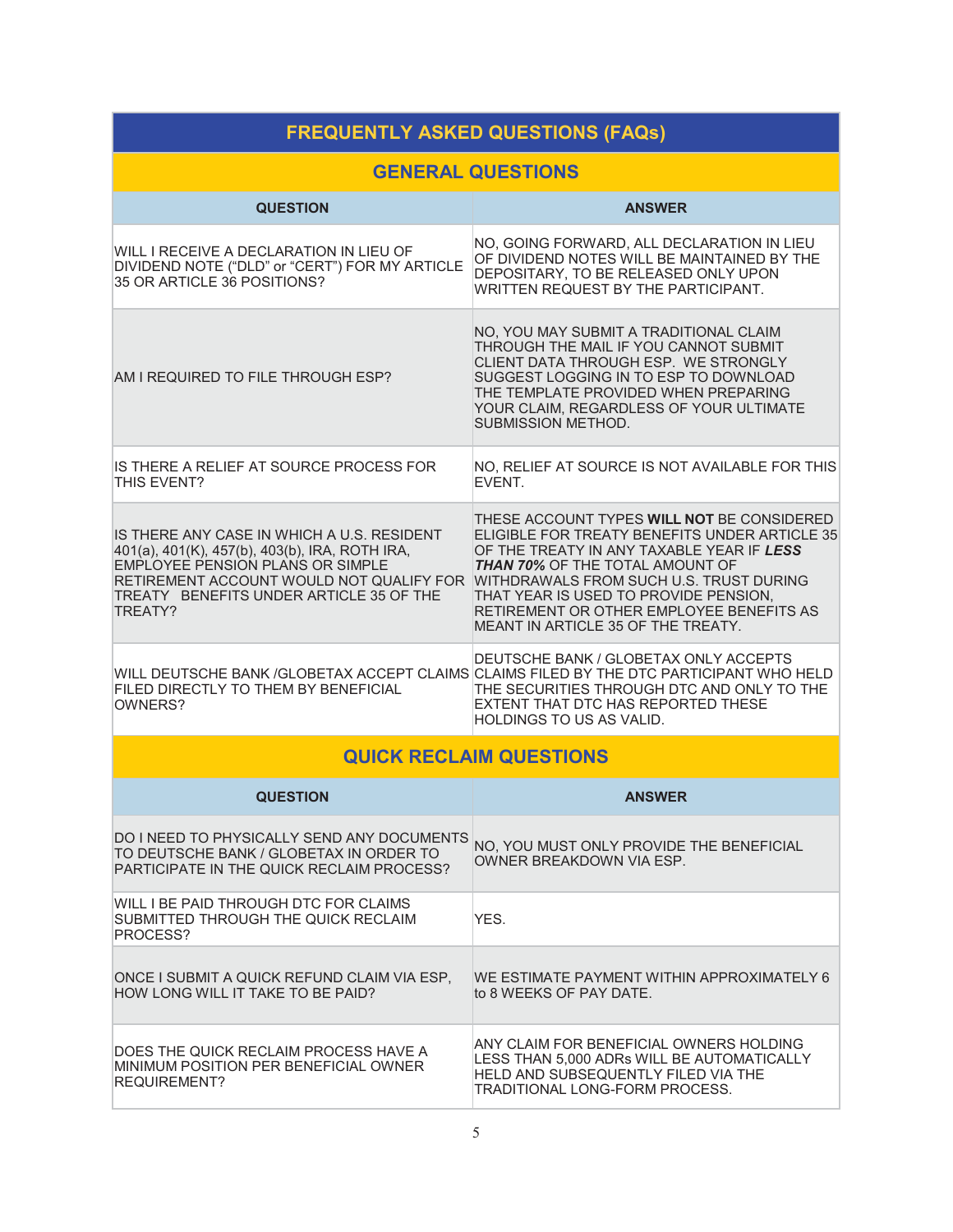| <b>LONG-FORM QUESTIONS</b>                                                                          |                                                                                                                                                                                                           |  |
|-----------------------------------------------------------------------------------------------------|-----------------------------------------------------------------------------------------------------------------------------------------------------------------------------------------------------------|--|
| <b>QUESTION</b>                                                                                     | <b>ANSWER</b>                                                                                                                                                                                             |  |
| HOW LONG DOES IT TAKE FOR PAYMENT ON<br>LONG-FORM CLAIMS?                                           | APPROXIMATELY 4-6 MONTHS.                                                                                                                                                                                 |  |
| DOES THE LONG-FORM PROCESS HAVE A<br>MINIMUM POSITION REQUIREMENT PER BENEFI-<br><b>CIAL OWNER?</b> | NO, ALL CLAIMS WILL BE PROCESSED THOUGH<br>THERE IS A MINIMUM FEE OF \$25 PER BENEFICIAL<br>OWNER.                                                                                                        |  |
| WHAT WILL THE FEE BE IF A BENEFICIAL OWNER'S<br>CLAIM IS FOR LESS THAN \$50?                        | DEUTSCHE BANK / GLOBETAX IS WILLING TO WAIVE<br>THE \$25 MINIMUM ON AN EXCEPTIONAL BASIS IN<br>FAVOR OF A SPLIT OF THE RECLAIMED FUNDS OF<br>50/50 FOR ANY BENEFICIAL OWNER RECLAIMING<br>LESS THAN \$50. |  |
| WILL I BE PAID THROUGH DTC FOR CLAIMS<br>SUBMITTED THROUGH THE LONG-FORM<br>PROCESS?                | NO, YOU WILL BE PAID BY CHECK.                                                                                                                                                                            |  |

### **DISCLAIMER**

#### **All Post-Electronic Reclaims filing Long-Form:**

U.S. residents and non-U.S. residents who have missed the Relief at Source and Quick Reclaim Process deadlines may file for a "long-form" refund by submitting a claim via either ESP or traditional methods to Deutsche Bank / GlobeTax prior to the expiry of the right to claim. Based on their county, that period generally expires five (5) years from the end of the year in which the dividend was paid in the local market. Claims received after the long form deadline will be filed on a best effort basis at the discretion of Deutsche Bank / GlobeTax.

**All tax information contained in this Important Notice is based on a good faith compilation of information obtained from multiple sources. The information is subject to change. Actual deadlines frequently vary from the statutory deadlines because of local market conditions and advanced deadlines set by local agents. To mitigate risk it is strongly advised that DTC Participants file their claims as soon as possible as the depositary and/or their agents will not be liable for claims filed less than six months before the specified deadline. In the event that local market rules, whether implemented by a local agent or a Tax Authority, conflict with the information provided in the important notice, either prior to or after publication, the local market rules will prevail.**